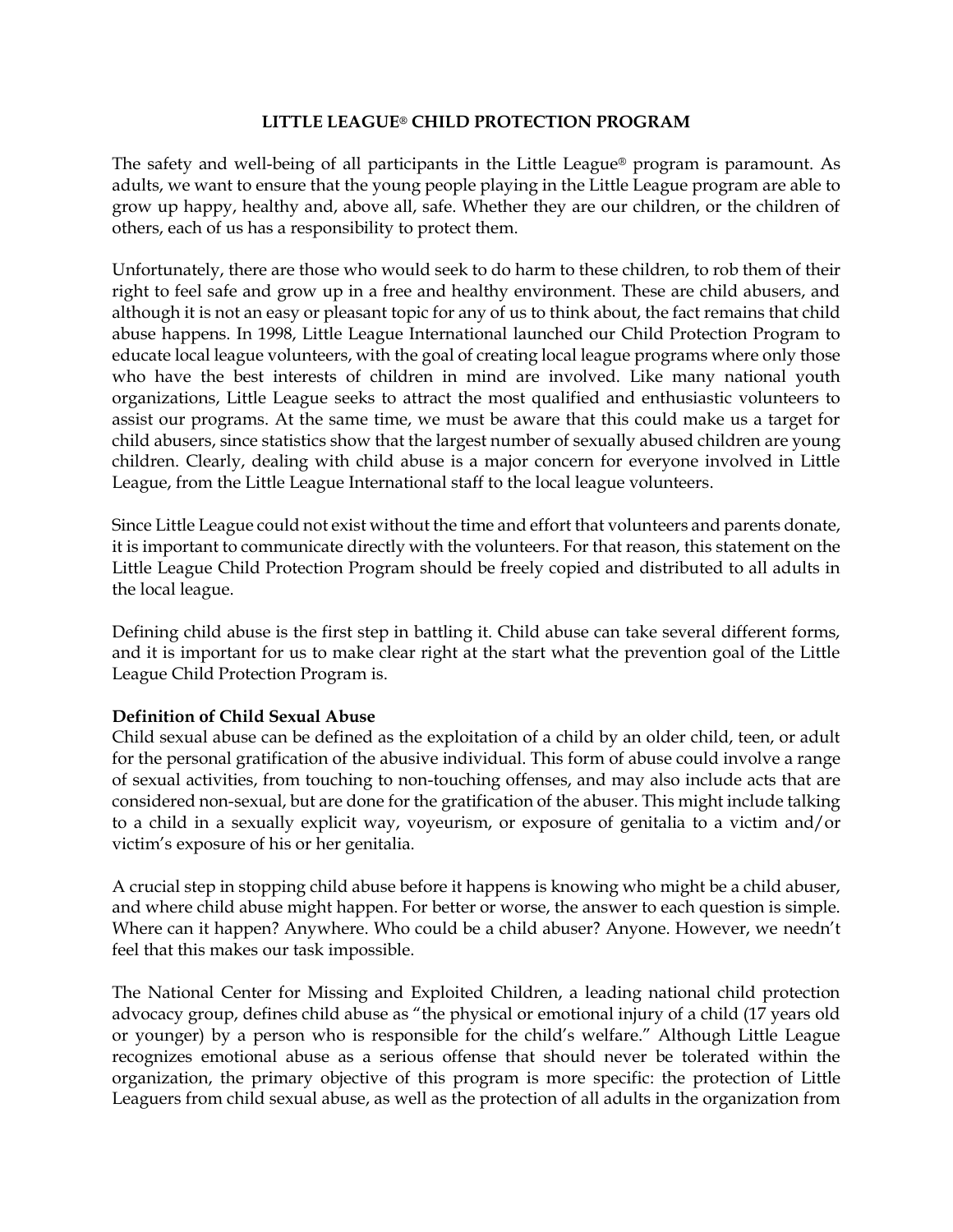being placed in difficult or uncomfortable situations with the children in their care.

### **Myths and Stereotypes**

Child abuse knows no social, economic, or geographic boundaries, but there are several statistics at our disposal to help us identify warning signals. What we need to do is separate these facts from the stereotypes that have surrounded child abuse for many years. Let's look at some of the fiction and fact.

*"Sex abusers are dirty old men."* Not true. While sex abusers cut across socioeconomic levels, educational levels and race, the age of a sex offenders are often in their 30s.

*"Strangers are responsible for most of the sexual abuse."* Not true again. Fact: 80 to 85 percent of all sexual abuse cases in the US are committed by an individual familiar to the victim. Less than 20 percent of all abusers are strangers.

*"Most sex abusers suffer from some form of serious mental illness or psychosis."* Not true. The actual figure is more like 10 percent, almost the same as the figure found in the general population of the United States.

*"Most sex abusers are homosexuals."* Also, not true. Most are heterosexual.

*"Children usually lie about sexual abuse, anyway."* Not true. In fact, children rarely lie about being sexually abused. If they say it, don't ignore it.

*"It only happens to girls."* Again, not true. While females do comprise the largest number of sexual abuse victims, it is now believed that the number of male victims is much higher than reported.

*"Sexual abuse can only happen when physical contact is made."* Not true. While some examples of sexual abuse do involve contact, non-contact sexual abuse is just as dangerous. This can include indecent exposure, voyeurism, encouraging children to behave in sexually inappropriate ways, and more.

*"Sexual abuse can only be committed by adults."* Not true. Children may also commit sexual abuse against other children.

And this last item on our list points to one of the greatest obstacles in identifying sexual abuse cases: Sexual abuse is shrouded in secrecy. This is because often abusers scare children into silence by saying things like: "This must be our secret-if you tell, something awful will happen."

Child victims are made to feel as though they've brought the abuse upon themselves; they're made to feel guilty. For these reasons, sexual abuse victims seldom disclose the victimization Children need to understand that it's never their fault, and both children and adults need to know what they can do to keep it from happening.

### **Education/Prevention of Child Abuse**

Education is the most important tool for both our children and our adults. It empowers them to recognize potentially compromising situations, and it places a barrier between abusers and their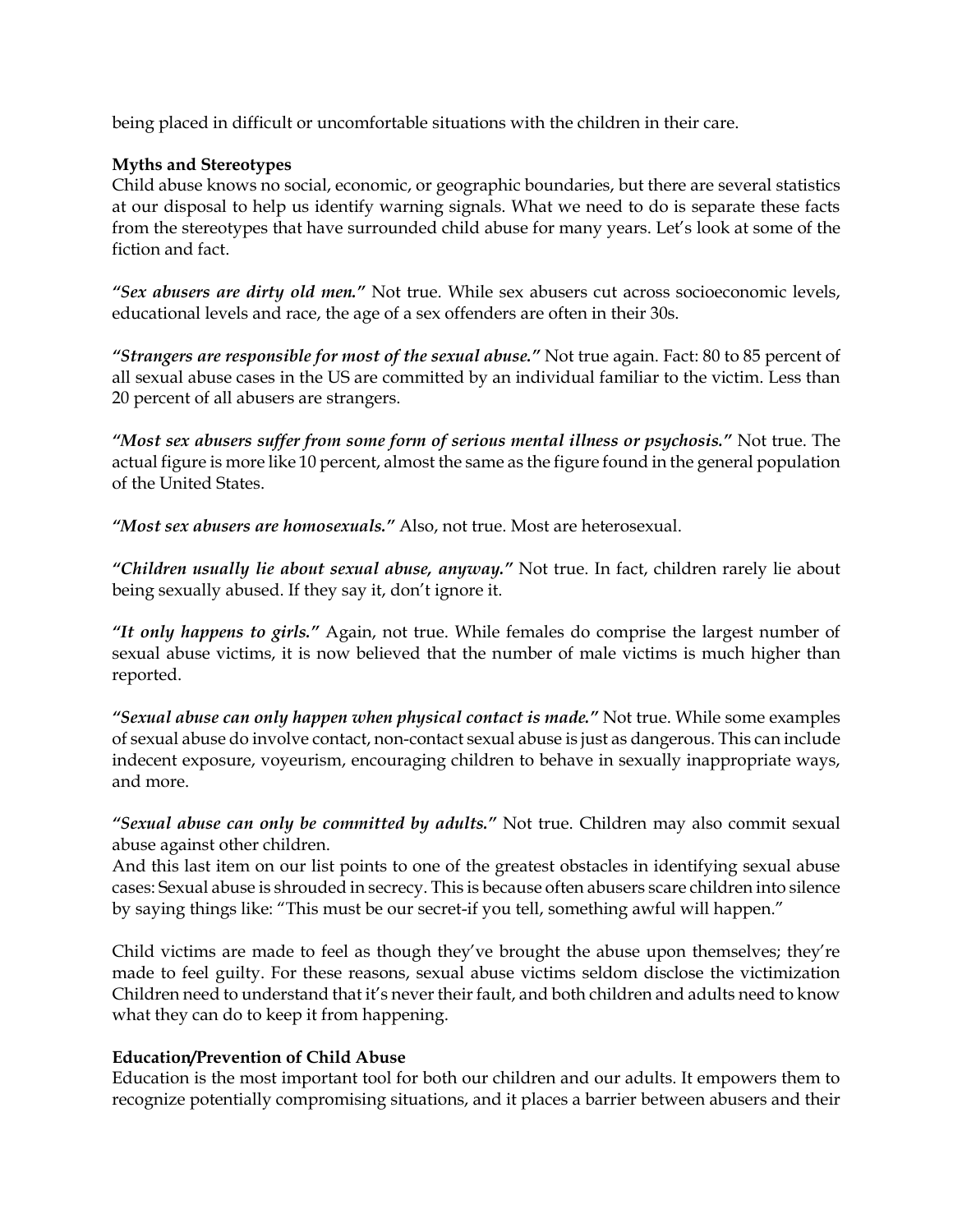victims. Here are a few education and prevention suggestions for our Little League volunteers and children.

Meet with them. Since Little League operates with several volunteers, our membership changes from year to year. Thus, it is important to hold regular meetings in which both volunteers and parents can talk about child abuse, and ask questions.

Make our position clear. Little League has a clearly defined policy for dealing with child abuse. Make adults and kids aware that Little League will not tolerate child abuse in any form. Suspected abuse must be reported and retaliation for good faith reporting is prohibited.

Stress the role of adults. Children should be encouraged to take an active role in protecting themselves, but ultimately the responsibility for ensuring their safety rests with us, the grownups. We are better able to identify potentially uncomfortable situations, for ourselves as well as for them. The welfare of our Little Leaguers is the highest priority in any situation.

Encourage the "Buddy system." It's an old maxim, but it's true: There is safety in numbers. Encourage our kids to move about in groups of two or more children of similar age, whether an adult is present or not. This includes travel, leaving the field, or using the restroom areas. It's far more difficult to victimize a child if they're not alone. Adopt additional reasonable procedures to limit one-on-one interactions between minor athletes and an adult. All interactions between minors and adults should be observable and within an interruptible distance of another adult.

Provide additional information. There are many organizations that will gladly assist our efforts to protect our young people, several of which are listed below. Feel free to give these names, numbers, and addresses to parents and volunteers, as well as kids.

U.S. Center for SafeSport 1385 S Colorado Blvd. Ste A-706 Denver, CO 80222 SafeSport.org

National Center for Missing and Exploited Children 2101 Wilson Boulevard Arlington, VA 22201-3052 800-843-5678 us.missingkids.com

National Children's Advocacy Center Visit nationalcac.org/locator to find a center near you. Nonprofit Risk Management Center 1001 Connecticut Avenue, NW, Suite 900 Washington, DC 20036 202-785-3891 nonprofitrisk.org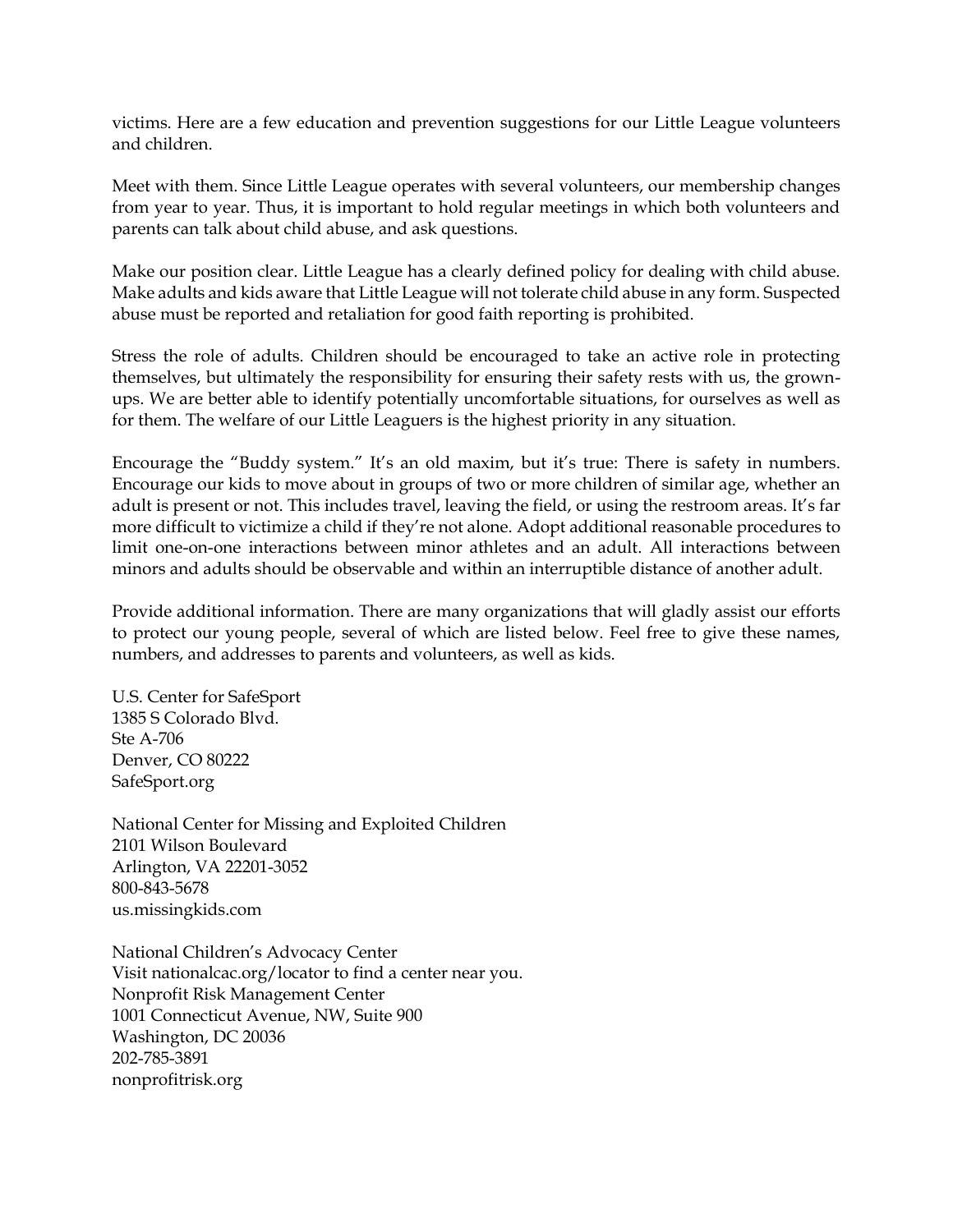## **General Guidelines**

In addition, the basic safety procedures that Little League follows generally can also be applied specifically to the identification and prevention of child abuse situations. Adhered to properly, these guidelines can enable children and adults to better protect themselves.

**Rides** — Children dropped off too early or picked up late are targets. Little League parents and volunteers should be encouraged to pick up and drop off on time. And children should be warned about strangers; about not riding with them, about telling someone if they're approached by them.

**Access** — Controlling access to areas where children are present, such as the dugout or locker rooms-protects them from harm by outsiders. It's not easy to control the access of large outdoor facilities, but visitors could be directed to a central point within the facility. Individuals should not be allowed to wander through the area without the knowledge of the Little League volunteers.

**Lighting** — Child sexual abuse is more likely to happen in the dark. The lighting of fields, parking lots and all indoor facilities where Little League functions are held should be bright enough so that participants can identify individuals as they approach, and observers can recognize abnormal situations.

**Travel** — When traveling with the team, make sure that children are sharing rooms with Little Leaguers of the same age. Girls' rooms should not be adjacent to boys' rooms, and rooms should not have adjoining access, either between children or children and adults.

**Shower and Toilet Facilities** — Most Little Leaguers are capable of using toilet facilities on their own, so there should be no need for an adult to accompany a child into restroom areas. There can sometimes be special circumstances under which a child requires assistance to toilet facilities, for instance within the Tee Ball and Challenger divisions, but there should still be adequate privacy for that child. Again, we can utilize the "buddy system" here.

### **Rooting Out Child Abuse — A Five-Step Screening Process**

Once we know what child abuse is, and where to look for it, we are better able to prevent potential child abusers from entering the ranks of Little League. Another aspect of this prevention is screening all applicants who wish to be managers, coaches, Board of Directors and any other persons, volunteers and/or hired workers who provide regular services to the league and/or have repetitive access to, or contact with, players or teams.

The term "volunteer" in this context refers to every person in the organization coming in contact with the kids: program workers, coaches, bus and carpool drivers, maintenance workers, etc. The goal is to find caring, competent individuals who can provide a safe, positive climate for Little Leaguers.

Little League requires a five-step process for selecting individuals to fill volunteer positions:

1. **Application** — All local leagues are required to use the Little League Official Volunteer Application for all Managers, Coaches, Board of Directors and any other persons, volunteers and/or hired workers who provide regular service to the league and/or have repetitive access to, or contact with players or teams. The Little League Official Volunteer Application is available online at LittleLeague.org. The applicant must also submit a government-issued photo ID, usually a driver's license, for the league to verify that the information on his/her volunteer application is correct, i.e. spelling of the name, address,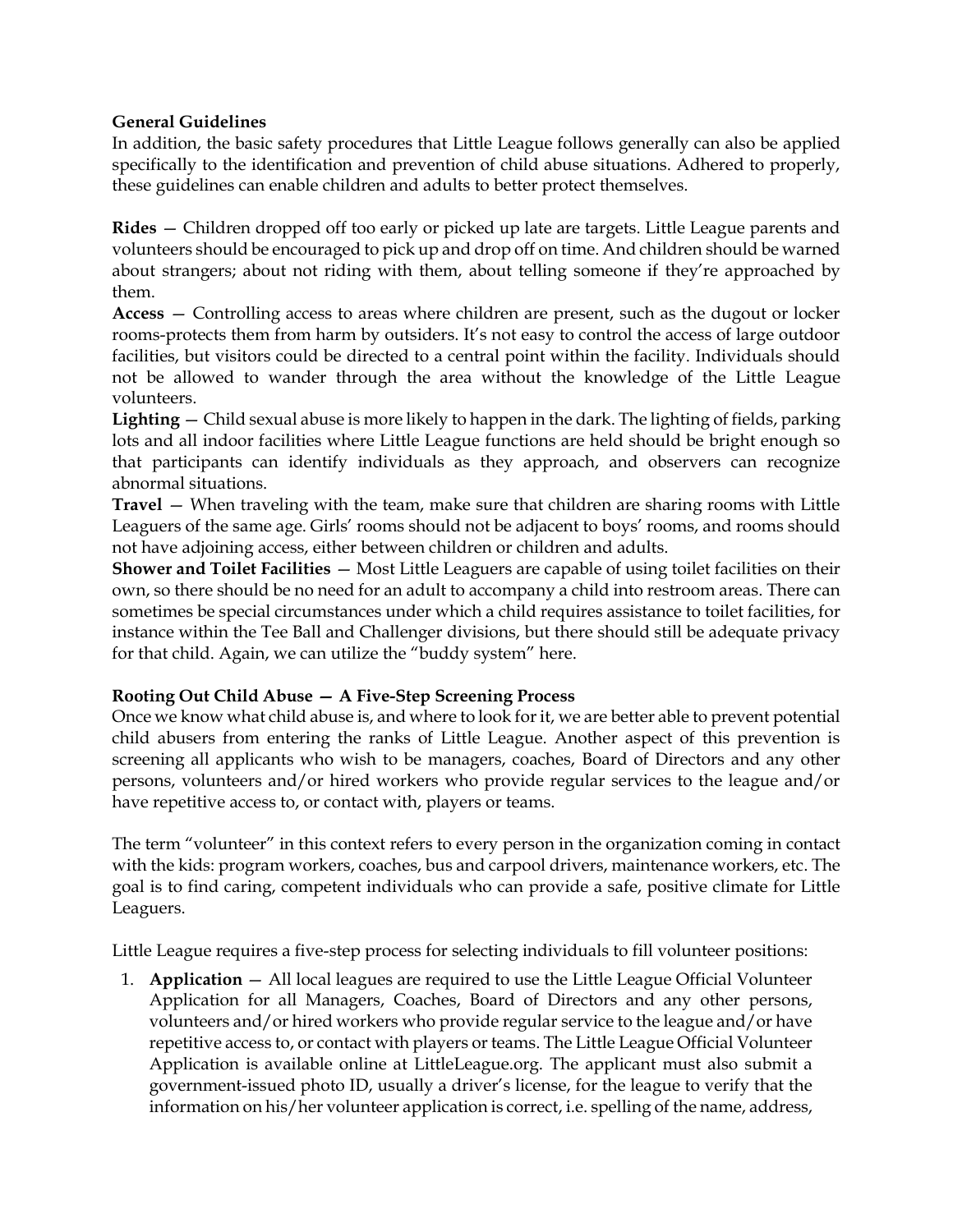date of birth, etc.

- 2. **Background Check** A background check in compliance with Regulation I(c) 8 and 9 must be conducted on every individual that is required to complete a volunteer application prior to the applicant assuming his/her duties for the current season. The individual is required to consent to a background check on the volunteer application. The local league must conduct a nationwide search that contains the applicable government sex offender registry data and criminal records. Information regarding free background check services is available at LittleLeague.org. Just click the "Learn More" tab and look under Risk Management.
- 3. **Interview** The applicant should be made fully aware of the position of Little League regarding child abuse. No person who is a known child-sex offender shall be allowed to participate in any manner in the Little League program.
- 4. **Reference Checks** This is important to determine if any information from the references differs from that garnered from the volunteer application and/or during the review.
- 5. **Exclusion of Certain Individuals** No local league shall permit any person to participate in any manner, whose background check reveals a conviction for, guilty plea, no contest plea, or admission to any crime involving or against a minor. A local league may prohibit any individual from participating as a volunteer or hired worker, if the league deems the individual unfit or inappropriate to work or volunteer. The local league must conduct a nationwide search that contains the applicable government sex offender registry data and criminal records. NOTE: The United States Department of Justice National Sex Offender Public Registry is free and available at nsopr.gov.

In addition, Little League requires all leagues to utilize the national criminal records search available through the Little League website. This additional criminal records check may provide additional important information regarding the criminal records of individuals whose crimes do not require that they be listed on a sex offender registry. If no sex offender registries exist in a province, or country outside the United States the local league must conduct a more extensive search of a country, province or city-wide criminal background check through the appropriate governmental agency unless prohibited by law. Failure to comply with this regulation may result in the suspension or revocation of tournament privileges and/or the local league's charter by the action of the Charter or Tournament Committee in Williamsport. If a local league becomes aware of information, by any means whatsoever, that an individual, including, but not limited to, volunteers, players, and hired workers, has been convicted of, pled guilty, pled no contest, or admitted to any crime involving or against a minor, the local league must contact the applicable governmental agency to confirm the accuracy of the information. Upon confirmation of a conviction for, guilty plea, no contest plea, or admission to, a crime against or involving a minor, the local league shall not permit the individual to participate in any manner.

Additionally, the league president should inform the parents of all children who have had contact through the league with the excluded individual of any Public Record information that is the basis of the league's decision to exclude the individual. Public Records are documents received from a governmental body/agency that are available to the general public.

Volunteers are important to the operation of the local leagues. However, to protect the children involved in the local leagues, it is necessary to require the volunteers to complete a volunteer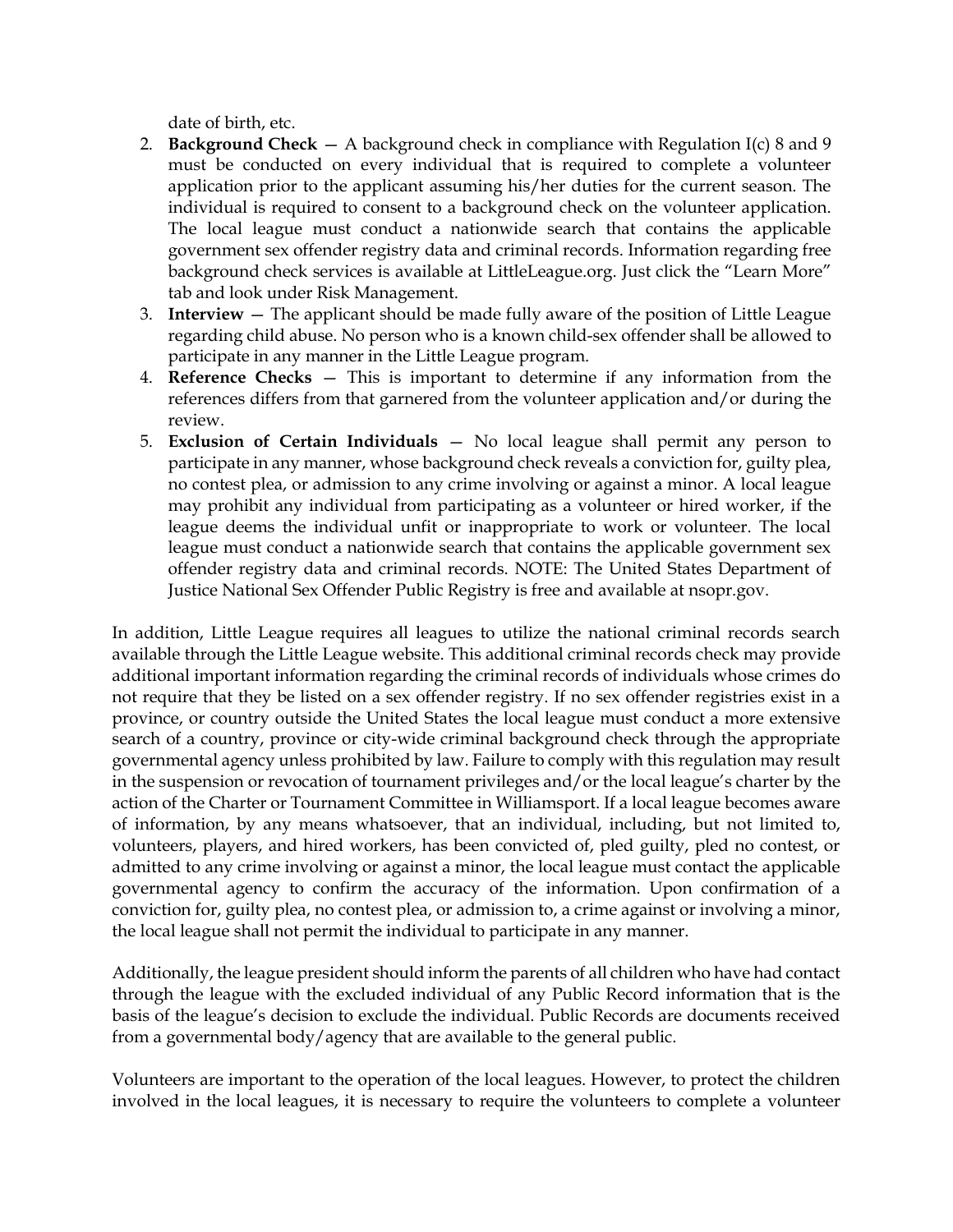application and consent to a background check. To protect the privacy of volunteers, the following procedure has been established:

- 1. The local league president shall only share any personal non-public record information contained in the volunteer application or attached documents with other league officers in order to make personnel decisions.
- 2. The local league president should maintain the record of a volunteer for at least two (2) years after the volunteer is no longer in the league. When it comes time to dispose of these records, they should be shredded as they contain sensitive information. All actions concerning these records must comply with any applicable laws.
- 3. Leagues should also maintain records in the case that the league has acted or decided based upon the information contained in the records. The records should be maintained in a locked and secure area, such as the president's home and not in a club house or similar facility.

## **Enforcement/Reporting of Child Abuse**

No matter how much education and prevention we put in place to stop child abuse, it can still happen. In the unfortunate instance that a case of child sexual abuse is suspected and/or reported, specific steps should be in place to deal with the situation. Let's look at these.

- **Reporting** —Because child abuse reporting laws vary from state to state, a Federal law was recently enacted which established a nationwide standard duty to report suspected child abuse. The "Protecting Young Victims from Sexual Abuse and Safe Sport Act of 2017" mandates that all amateur sports organizations, which participate in an interstate or international amateur athletic competition and whose membership includes any adult who is in regular contact with an amateur athlete who is a minor must report suspected child abuse, including sexual abuse, within 24 hours to law enforcement. An individual who is required, but fails, to report suspected child sexual abuse is subject to criminal penalties. If an individual suspects a case of abuse within their league, they should report it to the appropriate child services organization and/or local law enforcement as well as, their league president and District Administrator. Information regarding reporting child abuse can be found at LittleLeague.org/Player-Safety. After making a report to law enforcement, individuals may also consider contacting one of the following organizations for additional support:
	- o The National Center for Missing & Exploited Children's CyberTipline accepts reports of child sexual abuse and assists professionals seeking resources to help them in their missing and sexually exploited child cases. Available 24 hours a day, seven days a week.
		- Make a report: Call 1-800-THE-LOST (1-800-843-5678) or visit [www.cybertipline.com](http://www.cybertipline.com/)
	- o The Childhelp National Child Abuse Hotline provides professional crisis counselors who can offer a variety of services, including emotional support for abuse survivors and information about how to report known or suspected abuse.
		- **Exam more about it: [www.childhelp.org/pages/hotline-home](http://www.childhelp.org/pages/hotline-home)**
		- Get support: Call 1-800-4-A-CHILD (1-800-422-4453)
	- o 'Stop It Now!' confidential, national prevention Helpline assists callers with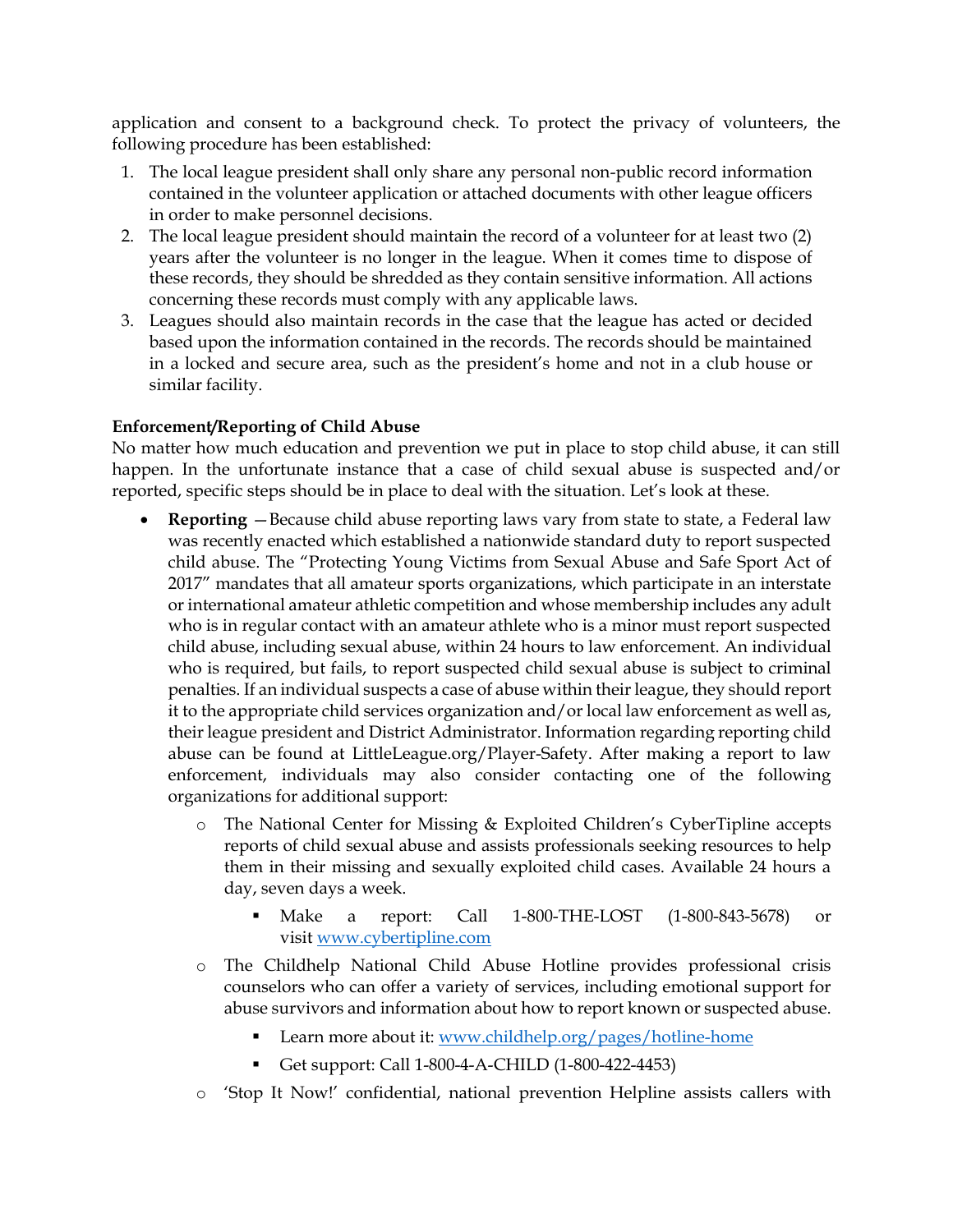questions or concerns about child sexual abuse.

- Learn more about it: [www.stopitnow.org/help#contact](http://www.stopitnow.org/help#contact)
- Get support: Call 1-888-PREVENT (1-888-773-8368) or submit an [email](http://www.stopitnow.org/webform/help-inquiry)
- **Investigating** An individual and alternate with significant professional background should be chosen by the league from the community to receive and act on abuse allegations. These individuals will act in a confidential manner, and serve as the league's liaison with the local law enforcement community. Little League volunteers should not attempt to investigate suspected abuse on their own.
- **Suspending/Terminating** When an allegation of abuse is made against a Little League volunteer, it is the duty of the organization to protect the children from any possible further abuse by keeping the alleged abuser away from children in the program. If the allegations are substantiated, the next step is clear: Assuring that the individual will not have any further contact with the children in the league. The Nonprofit Risk Management Center urges Little League organizations to develop policies on suspension and termination of volunteers with a lawyer who can advise about their effects on the rights of the alleged abuser.
- **Immunity from liability** Concern is often expressed over the potential for criminal or civil liability if a report of abuse is subsequently found to be unsubstantiated. However, we want adults and Little Leaguers to understand that they shouldn't be afraid to come forward in these cases, even if it isn't required and even if there is a possibility of being wrong. All states provide immunity from liability to those who report suspected child abuse in "good faith." At the same time, there are also rules in place to protect adults who prove to have been inappropriately accused. Little League policies prohibit retaliation of any kind when a good faith report of child abuse is made.

### **Child Abuse - A Five-Step Review**

Let's recap the steps you can take to protect your Little Leaguers:

- 1. Know what it is, and know where to look. Defining child abuse, and separating the truth from the myths, better enables us all to spot potentially dangerous situations.
- 2. Educate the Little League parents, volunteers, and children. They need to be supplied with the information necessary to protect everyone. Let the children know that it's never their fault.
- 3. Follow the safety procedures and guidelines outlined above. Employ basic rules, such as the "buddy system," to limit one-on-one interactions between minors and adults. These basic rules can lessen child abuse from happening in the first place.
- 4. Screen applicants carefully. An effective five-step screening process can keep potential child abusers out of our Little League programs, and keep our kids safe.
- 5. Don't be afraid to speak out. Both Little League children and adults need to feel safe to come forward. If an individual honestly feels something is wrong, the laws are in place to protect them.

## **QUESTIONS AND ANSWERS ABOUT THE CHILD PROTECTION PROGRAM'S BACKGROUND CHECK REQUIREMENTS**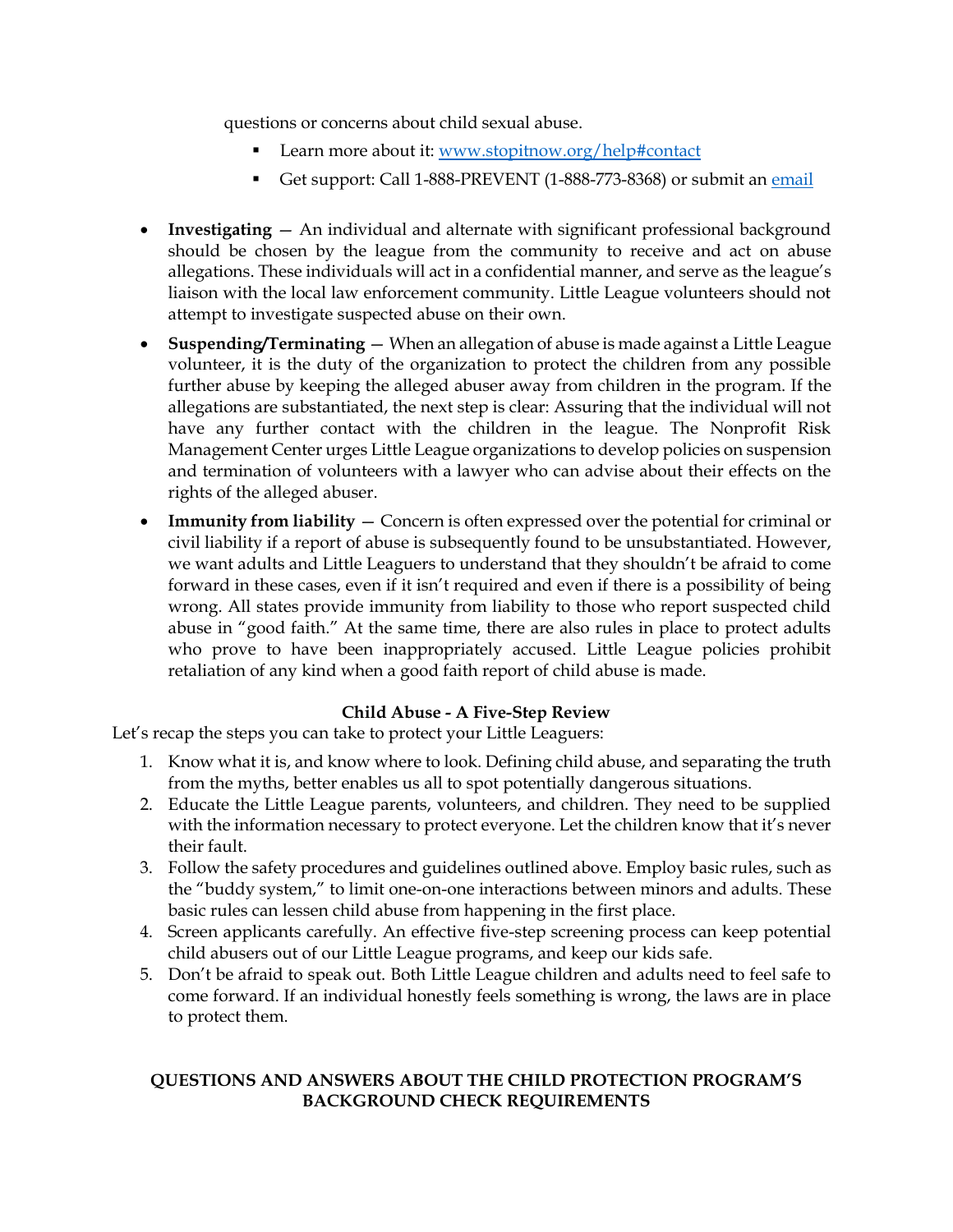Q1. What do we, as a league, have to do to comply so that we can be chartered for the next season? A: Since 2003, the local league has been required to have all board members, managers, coaches, and other volunteers or hired workers who provide regular service to the league and/or who have repetitive access to or contact with players or teams to fill out the Little League Official Volunteer Application. Additionally, the league has been and is required to conduct a background check on each of these individuals. A local Little League must conduct a nationwide background check utilizing JDP or another provider that is comparable to JDP in accessing background check records for sex offender registry data and other criminal records. Little League Baseball and Softball will require each league to sign an agreement on the charter application that they will comply with Regulation I (b) and I(c)  $8 \& 9$ . The leagues are also required to sign a statement on the tournament enrollment form verifying that the process under the regulation has been completed and implemented. Failure to sign the agreement on the charter application will result in the league not being chartered and failure to fulfill the requirement of the regulations will result in the league's status being referred to the Charter/Tournament committee for action to revoke the league's charter and all privileges.

## Q2. What type of background check is required by the new regulations?

A: A local Little League must conduct a nationwide background check utilizing JDP or another provider that is comparable to JDP in accessing background check records for sex offender registry data and other criminal records. This criminal records check may provide additional, important information regarding the criminal records of individuals whose crimes do not require that they be listed on a sex offender registry. The background check provider for United States leagues is JDP, which can be accessed by going to LittleLeague.org/Background. More information can be obtained by going to LittleLeague.org/ChildProtectionProgram. The first 125 checks through JDP are paid for by Little League International and are free to each chartered Little League. If additional checks are necessary, they will cost the league only \$.95 per background check conducted.

### Q3. What type of offenses are we screening for when we conduct a background check?

A: Local leagues are conducting a nationwide background check that includes sex offender registry data and other criminal records for anyone who has committed any type of offense involving minors. An individual who has been convicted of or plead guilty to charges involving or against a minor, no matter when the offense occurred, must not be permitted to work or volunteer.

# Q4. Why is Little League changing the background check minimum requirement?

A: A background check that includes millions of criminal files in addition to national sex offender registry data will provide those individuals making personnel decisions that much more information in determining whether an applicant is acceptable and fit to volunteer, work, or participate in any manner within their local league program.

### Q5. Why JDP?

A: Little League has partnered with JDP to provide local Little League programs a criminal background check tool. Through this partnership, each league and District is given 125 free background checks (paid for by Little League International) and any additional checks will only cost \$.95 per check. The JDP National Criminal File database contains more than 450 million records which include criminal records and sex offender registry records across 50 states and the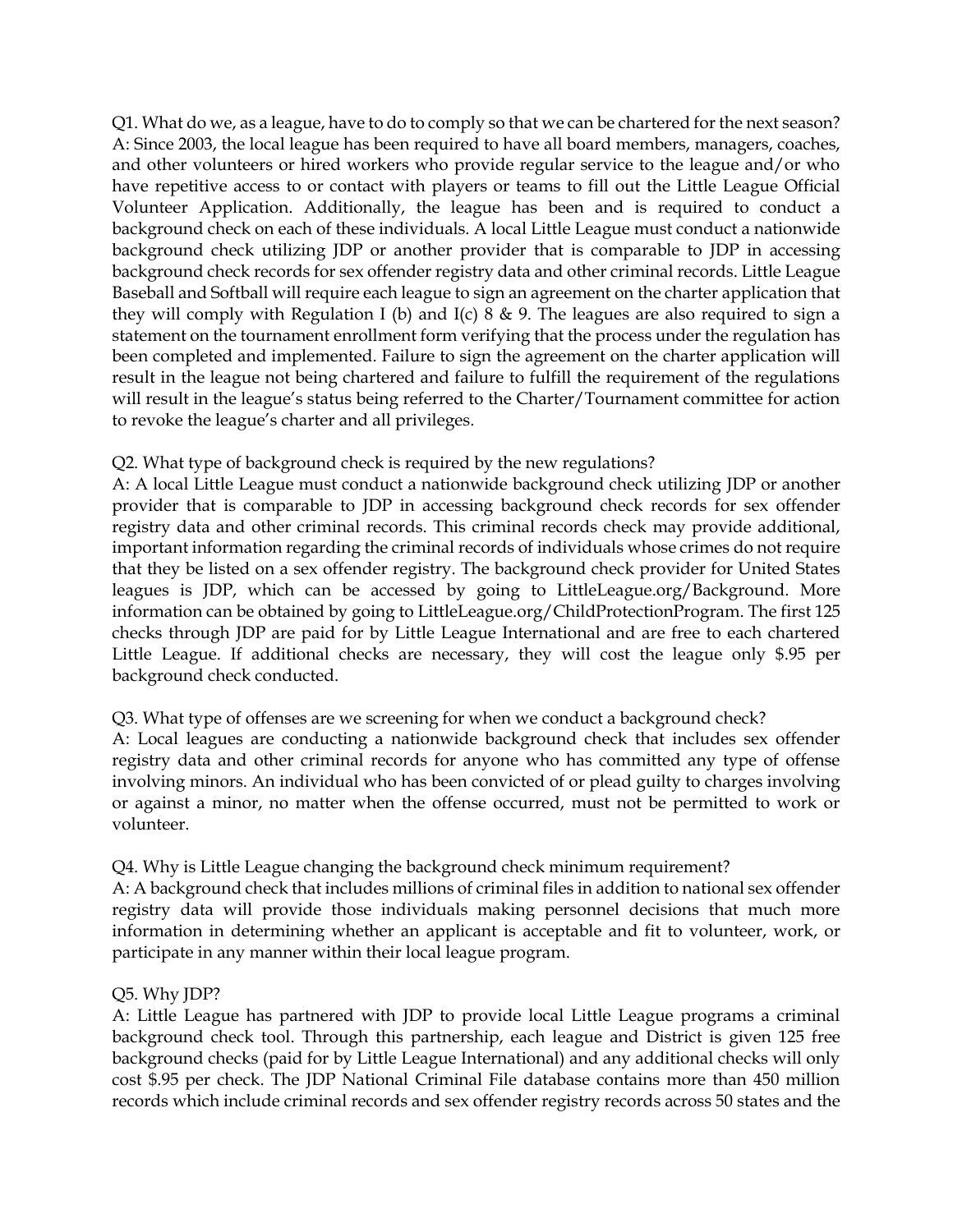District of Columbia. This program continues to be a great resource and value to local leagues

Q6. Our League is required by the property owner (city, town, municipality, county, etc.) where we play our games and practices to conduct background checks approved by them on all our volunteers and/or hired workers before we can use their fields. Are these checks acceptable and do they meet Little League's minimum requirements of Regulation I (c) 8 and 9?

A: No. Most checks required by these entities are local or state only checks which do not meet the Little League requirements. Also, the local league is responsible for conducting and reviewing the background check data and making their own personal decisions per the regulations. Although the property owner has the right to determine who uses their facility, any decision they make as a property owner may or may not meet the Little League Regulations. A local Little League must conduct a nationwide background check utilizing JDP or another provider that is comparable to JDP in accessing background check records for sex offender registry data and other criminal records. Background checks must be completed on all Board Members, managers, coaches and other volunteers or hired workers who provide regular service to the league and/or who have repetitive access to players or teams.

Q7. Who in the local league should be responsible to process the background check information? A: Little League Baseball and Softball recommends the Board of Directors appoint the local league president and two other individuals to handle the background checks. These individuals may be from the board or individuals outside the board. For instance, the Board of Directors may appoint individuals who have a significant professional background in this area, such as law enforcement officers or individuals with a legal background.

Q8. What if an individual has previously had a background check?

A: Each league must conduct its own background check on the appropriate individuals annually.

Q9. What will result in termination of a volunteer under these regulations?

A: Any background check that reveals a conviction for, guilty plea, no contest plea, or admission to any crime involving or against a minor must result in immediate termination from the league. Additionally, volunteers who refuse to submit a fully completed Little League Volunteer Application, including their Social Security Number and a government issued photo ID, must be immediately terminated or eliminated from consideration for any position. This includes individuals with many years of service to your league unless the league has used the JDP Background Screening tool (available on the Little League website) in previous seasons.

Q10. What if offenses involving or against minors are pending prior to or after appointment to a position in the local league?

A: We suggest the individual not be appointed or should be suspended from his/her current position pending the outcome of the charges.

Q11. What if there are convictions or other offenses NOT involving or against minors? A: Even though convictions or other offenses may not be against a minor, the local league Board of Directors still may deem these individuals as inappropriate and/or unfit and may prohibit him/her from working as a hired worker or volunteer within the league.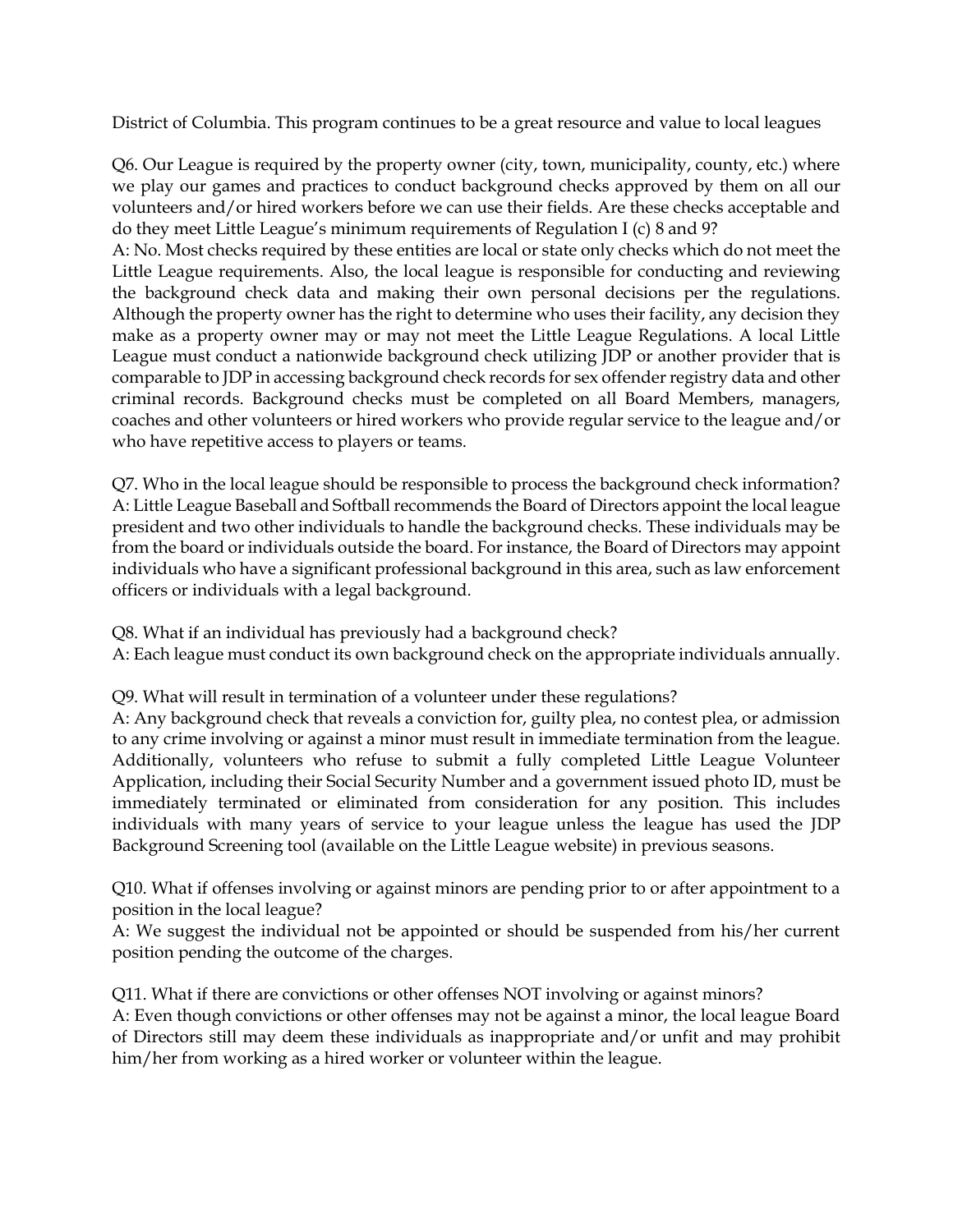Q12. Who is to be made aware of the information found on the background check?

A: The local league president shall only share personal information contained in the volunteer application, background check or other information obtained through the screening process with other members of the Board of Directors to make personnel decisions. If the information obtained through the background check, is public record and causes an individual to not be appointed or to be terminated, Little League Baseball and Softball recommends this information be shared with the parents/ guardians of the children who have had contact with the individual previously.

## Q13. Where should these records be maintained and for how long?

A: The local league president shall retain each volunteer application, background check information, and any other documents obtained on file and maintain the record of a volunteer for at least 2 years after the volunteer is no longer in the league. When it comes time to dispose of these records, they should be destroyed as they contain sensitive information. All actions concerning these records must comply with any applicable laws. Leagues should also maintain records in the case that the league has acted or decided based upon the information contained in the records. The records should be maintained in a locked and secure area, such as the league president's home and not a club house or similar facility.

Q14. What is the timetable for completing the screening of each individual?

A: The league must complete the annual screening process prior to the individual assuming his/her duties for the current season. This would include the individual submitting a completed volunteer application and the league completing an appropriate background check. The applicant must also submit a government issued photo ID, usually a driver's license, for the league to verify that the information on his/ her volunteer application is correct, i.e., spelling of name, address, date of birth, etc.

Q15. What resources are available through Little League Baseball and Softball to assist this process?

A: The current Little League Official Volunteer Application is available at LittleLeague.org/VolApp. A local Little League must conduct a nationwide background check utilizing JDP or another provider that is comparable to JDP in accessing background check records for sex offender registry data and other criminal records. The first 125 checks conducted through JDP are paid for by Little League International and are free to each chartered Little League. If additional checks are needed, they will cost the league only \$.95 per background check conducted. JDP can be accessed by going to LittleLeague.org/Background.

Q16. What will it cost my league to implement this initiative?

A: The first 125 checks conducted through JDP are paid for by Little League International and are free to each chartered Little League. If additional checks are needed, they will cost the league only \$.95 per background check.

Q17. When should local leagues begin to conduct background checks on volunteers and hired workers?

A: In accordance with Little League Regulation I(c)  $8 \& 9$ , local leagues must conduct background checks on all volunteers and hired workers prior to the applicant assuming his or her duties for the season. Background checks must be completed on all individuals who are required to complete the "Little League Official Volunteer Application" and who provide a regular service